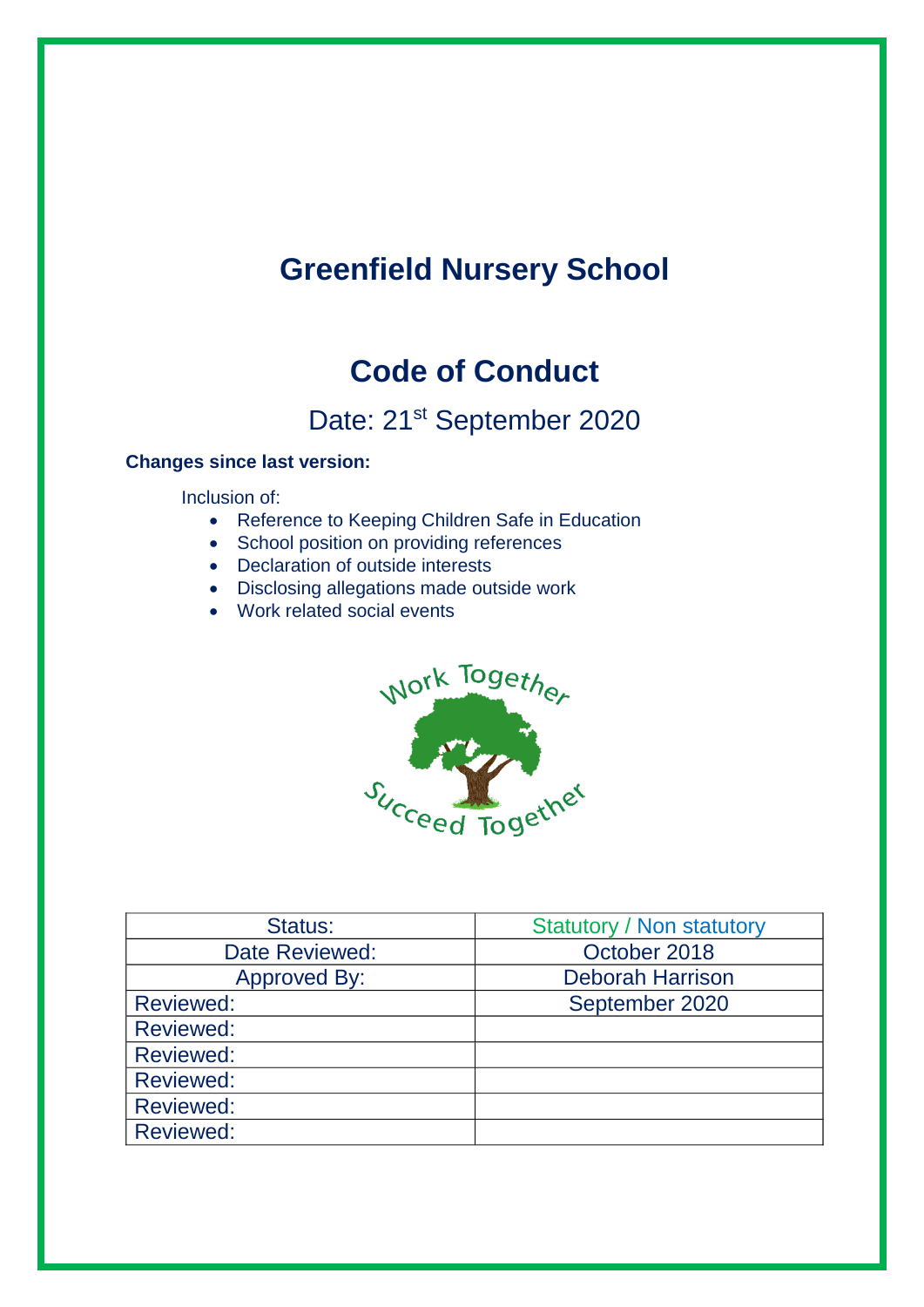## **Contents**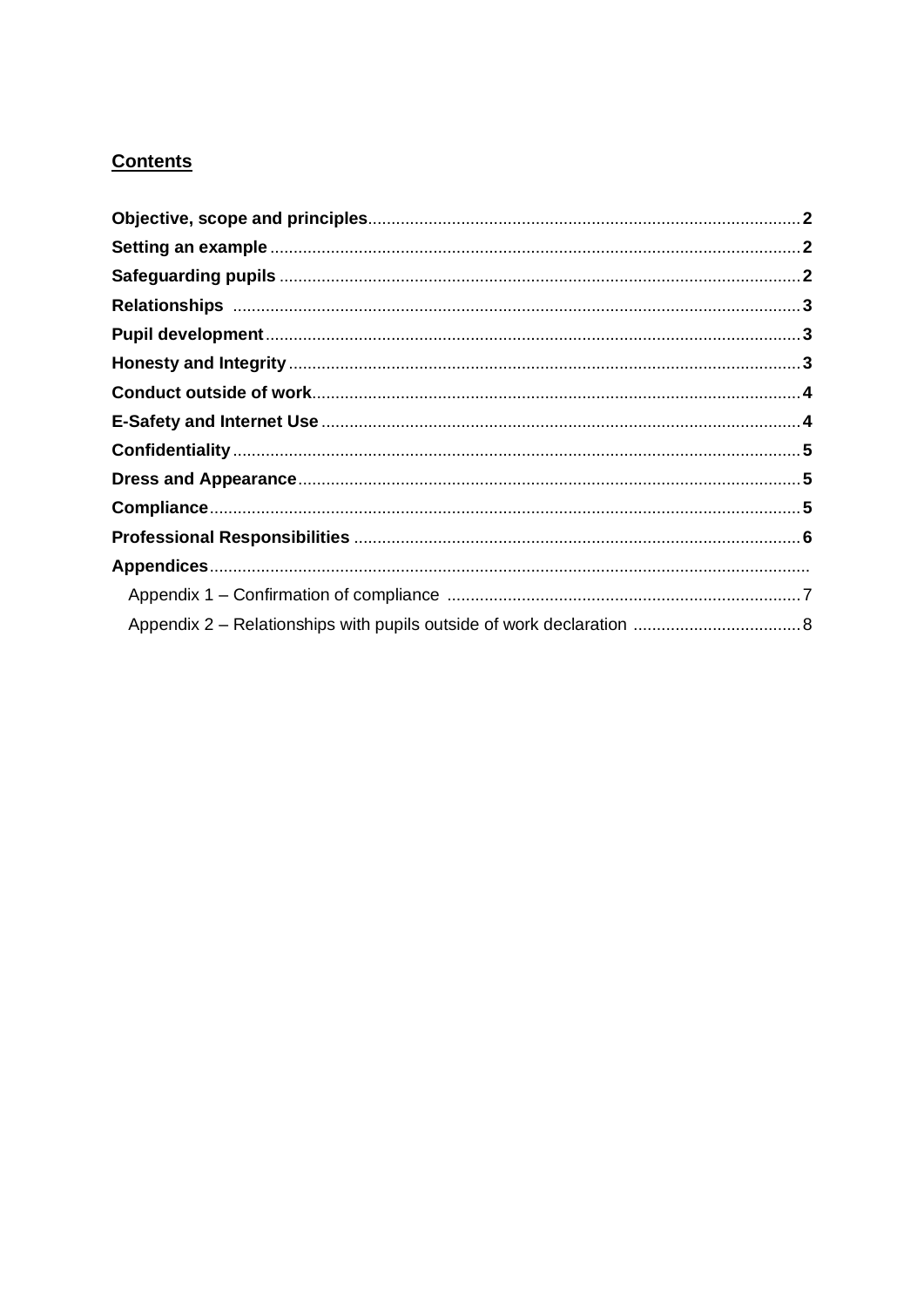## **1. Objective, Scope and Principles**

This Code of Conduct is designed to give clear guidance on the standards of behaviour all school employees are expected to observe. School employees are role models, and are in a unique position of influence, and must adhere to behaviour that sets a good example to all the pupils within the school. As a member of a school community, each employee has an individual responsibility to maintain their reputation and the reputation of the school, whether inside or outside working hours.

This Code of Conduct applies to all employees of the school. This policy does not form part of any employee's contract of employment and it may be amended at any time.

In addition to this Code of Conduct, all employees engaged to work under Teachers' Terms and Conditions of Employment have a statutory obligation to adhere to the 'Teachers' Standards 2012' and in relation to this policy, Part 2 of the Teachers' Standards - Personal and Professional Conduct.

This Code helps all staff to understand what behaviour is and is not acceptable, regard should also be given to the disciplinary rules set out in the Schools' Disciplinary Policy and Procedure. Staff should be aware that a failure to comply with the school's Code of Conduct could result in disciplinary action including but not limited to dismissal.

## **2. Setting an Example**

All staff who work in schools set examples of behaviour and conduct which can be copied by pupils. Staff must therefore for example avoid using inappropriate or offensive language at all times.

All staff must, therefore, demonstrate high standards of conduct in order to encourage our pupils to do the same.

All staff must also avoid putting themselves at risk of allegations of abusive or unprofessional conduct.

All staff are expected to familiarise themselves and comply with all school policies and procedures.

## **3. Safeguarding Pupils**

Staff have a duty to have regard to Keeping Children Safe in Education throughout their employment and abide by the duties placed upon them within this

Staff have a duty to safeguard pupils from physical abuse, sexual abuse, emotional abuse and neglect

The duty to safeguard pupils includes the duty to report concerns about a pupil or colleague to the school's Designated Safeguarding Lead (DSL).

The school's DSL is Deborah Harrison. The Deputy DSL's are Hayley Watts-Spencer and Lisa Moore.

Staff have access to the school's Child Protection Policy and Whistleblowing Procedure and staff must be familiar with these documents.

Staff should treat pupils with respect and dignity and must not seriously demean or undermine pupils, their parents or carers, or colleagues.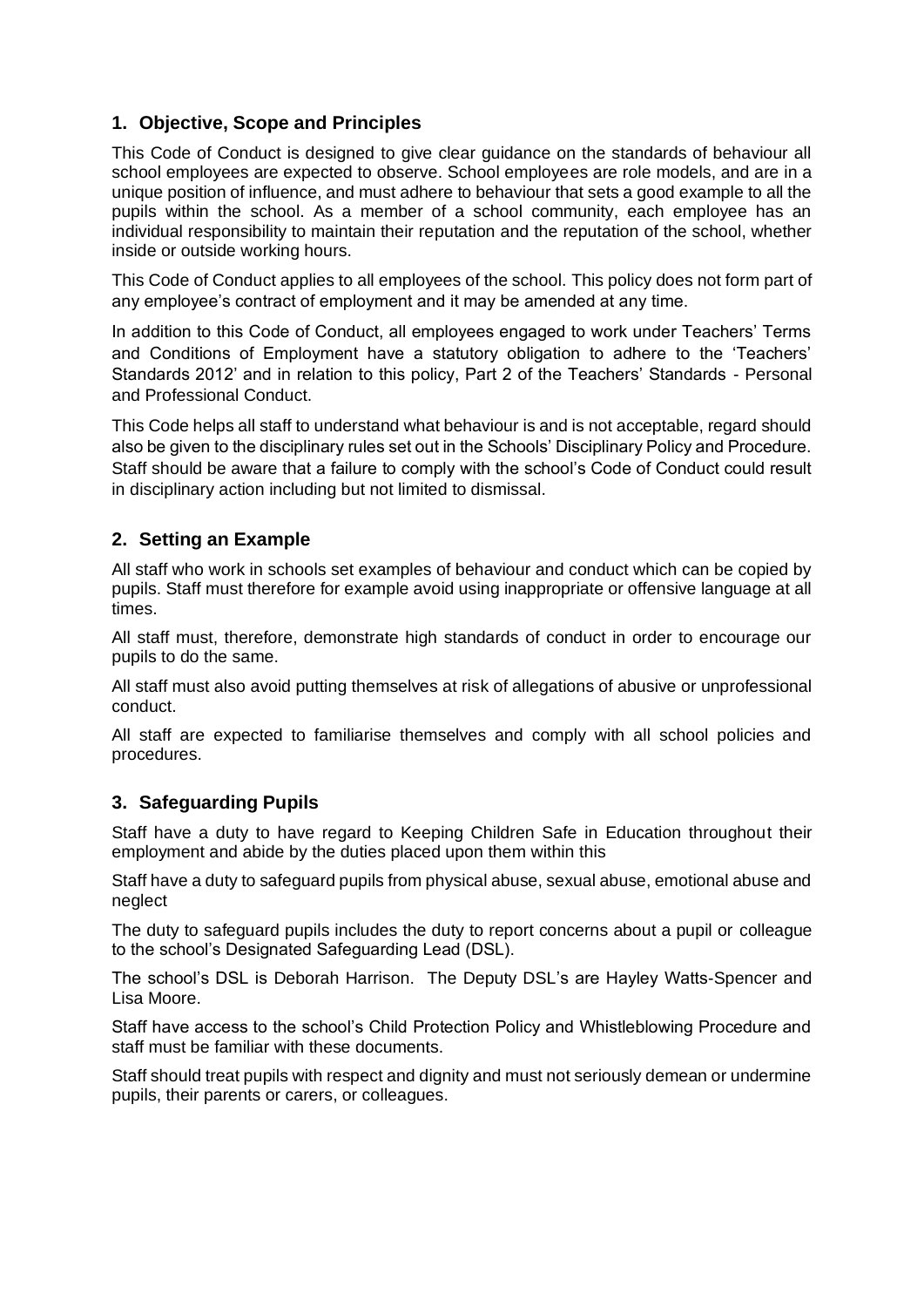Staff should not demonstrate behaviours that may be perceived as sarcasm, making jokes at the expense of pupils, embarrassing or humiliating pupils, discriminating against or favouring pupils.

Staff must take reasonable care of pupils under their supervision with the aim of ensuring their safety and welfare.

#### **4. Relationships**

Staff must declare any relationships that they may have with pupils outside of school; this may include mutual membership of social groups, tutoring, or family connections. Staff should not assume that the school are aware of any such connections. A declaration form may be found in appendix 1 of this document.

Relationships with pupils must be professional at all times. Physical relationships with pupils are not permitted and may lead to a criminal conviction.

Encouraging a relationship to develop in a way which may lead to a sexual relationship or any other inappropriate relationship will be viewed as a grave breach of trust.

Contact with pupils must be via school-authorised mechanisms and solely for educational purposes. At no time should personal telephone numbers, text, email addresses or communication routes via personal accounts on social media platforms be used to communicate with pupils.

If contacted by a pupil by an inappropriate route, staff should report the contact to their Line Manager immediately.

Behaviour giving rise to concern should also be reported which includes pupils seeking affection, being sexually provocative or exhibiting overly familiar behaviour.

Existing or new personal relationships at work should be declared to the Line Manager. Staff should inform their Line Manager of any relationships which may create an enhanced risk to children so that necessary steps can be taken by the Trust e.g. cohabitation with a person convicted of a serious offence.

#### **5. Pupil Development**

Staff must comply with school policies and procedures that support the wellbeing and development of pupils.

Staff must co-operate and collaborate with colleagues and with external agencies where necessary to support the development of pupils.

Staff must follow reasonable instructions that support the development of pupils.

#### **6. Honesty and Integrity**

Staff must maintain high standards of honesty and integrity in their work. This includes the handling and claiming of money and the use of school property and facilities.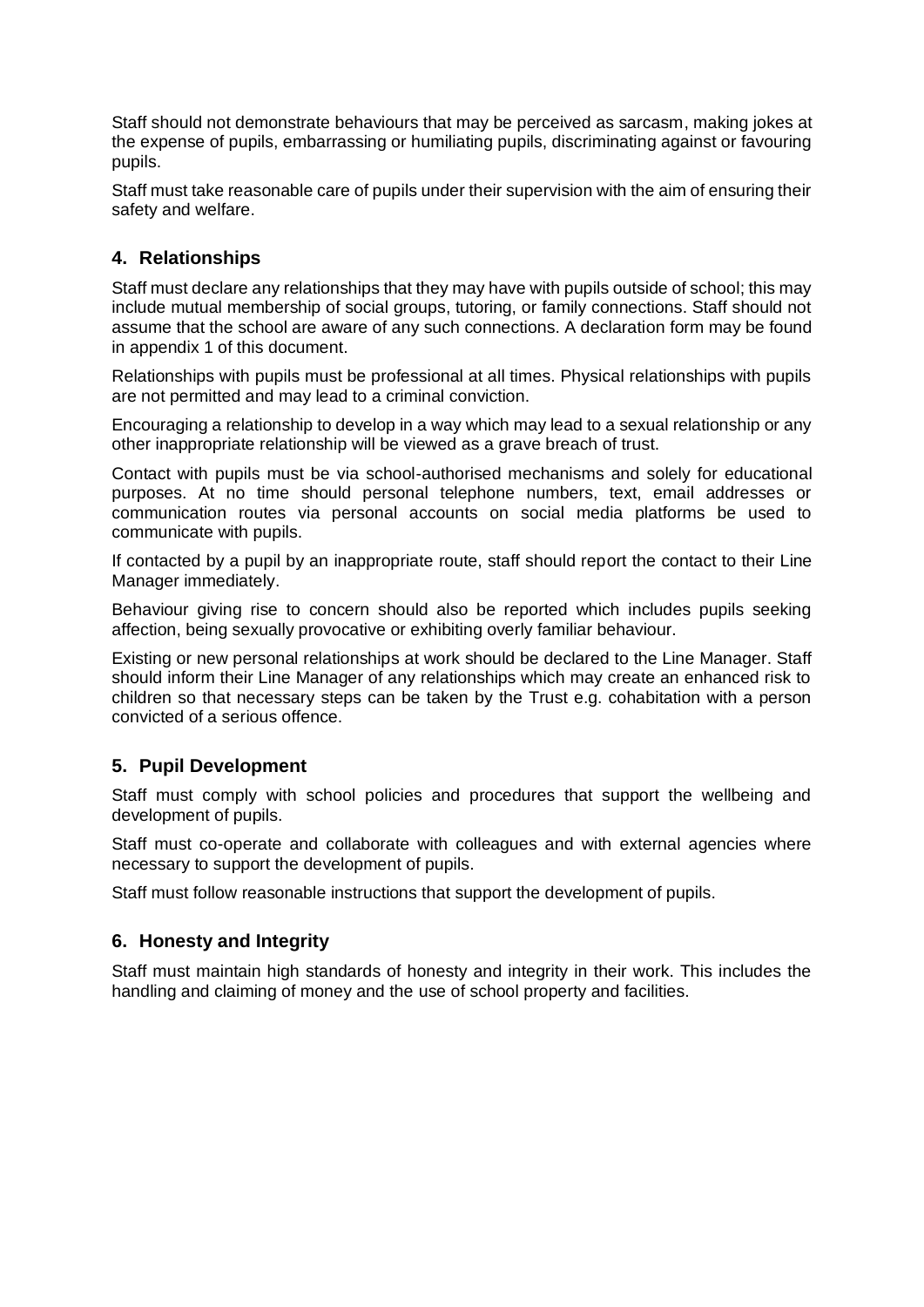All staff must comply with the Bribery Act 2010. A person may be guilty of an offence of bribery under this act if they offer, promise or give financial advantage or other advantage to someone; or if they request, agree or accept, or receive a bribe from another person. If you believe that a person has failed to comply with the Bribery Act, you should refer to the school's Whistleblowing procedure. For Hertfordshire schools, for further information see the HCC Anti Bribery Policy for Schools available on The Grid. Gifts from suppliers or associates of the school must be declared to the Headteacher, with the exception of "one off" token gifts from pupils or parents. Personal gifts from individual members of staff to pupils are inappropriate and could be misinterpreted and may lead to disciplinary action. A record will be kept of all gifts received.

Staff must not act on behalf of the school unless they have the authority to do so.

Professional references from the school will be provided by the Headteacher. References given by other members of staff must be clear that they are provided in a personal capacity.

### **7. Conduct outside of Work**

Staff must not engage in conduct outside work which could seriously damage the reputation of the school or the employee's own reputation or the reputation of other members of the school community.

In particular, criminal offences that involve violence or possession or use of illegal drugs or sexual misconduct are likely to be regarded as unacceptable.

Staff may undertake work outside school, either paid or voluntary, provided that it does not conflict with the interests of the school nor be to a level which may contravene the working time regulations or affect an individual's work performance in the school. It is recommended that permission is sought in advance.

- Staff must disclose any work outside school or outside business interests where there is a potential conflict of interests with their employment at the school.
- If any allegation of wrongdoing occurs in a staff member's work outside school (whether or not they deny this) which may have a bearing on their employment they must disclose this immediately to the Headteacher or their Line Manager.

Forming inappropriate relationships or friendships with children or young people who are pupils under the age of 18 at another school/college will be viewed as inappropriate and impact upon the school's ability to trust the member of staff to maintain professional boundaries with pupils at the school.

A work related social event is considered to be an extension of the workplace and as such the standards of behaviour expected at these events is in line with this policy.

## **8. E-Safety and Internet Use**

Staff must exercise caution when using information technology and be aware of the risks to themselves and others. Regard should be given to the school's Online Safety Policy and Acceptable User Agreements at all times both inside and outside of work.

Staff must not engage in inappropriate use of social media sites which may bring themselves, the school, school community or employer into disrepute. Staff should ensure that they adopt suitably high security settings on any personal profiles they may have.

Staff should exercise caution in their use of all social media or any other web based presence that they may have, including written content, videos or photographs, and views expressed either directly or by 'liking' certain pages or posts established by others. This may also include the use of dating websites where staff could encounter pupils either with their own profile or acting covertly.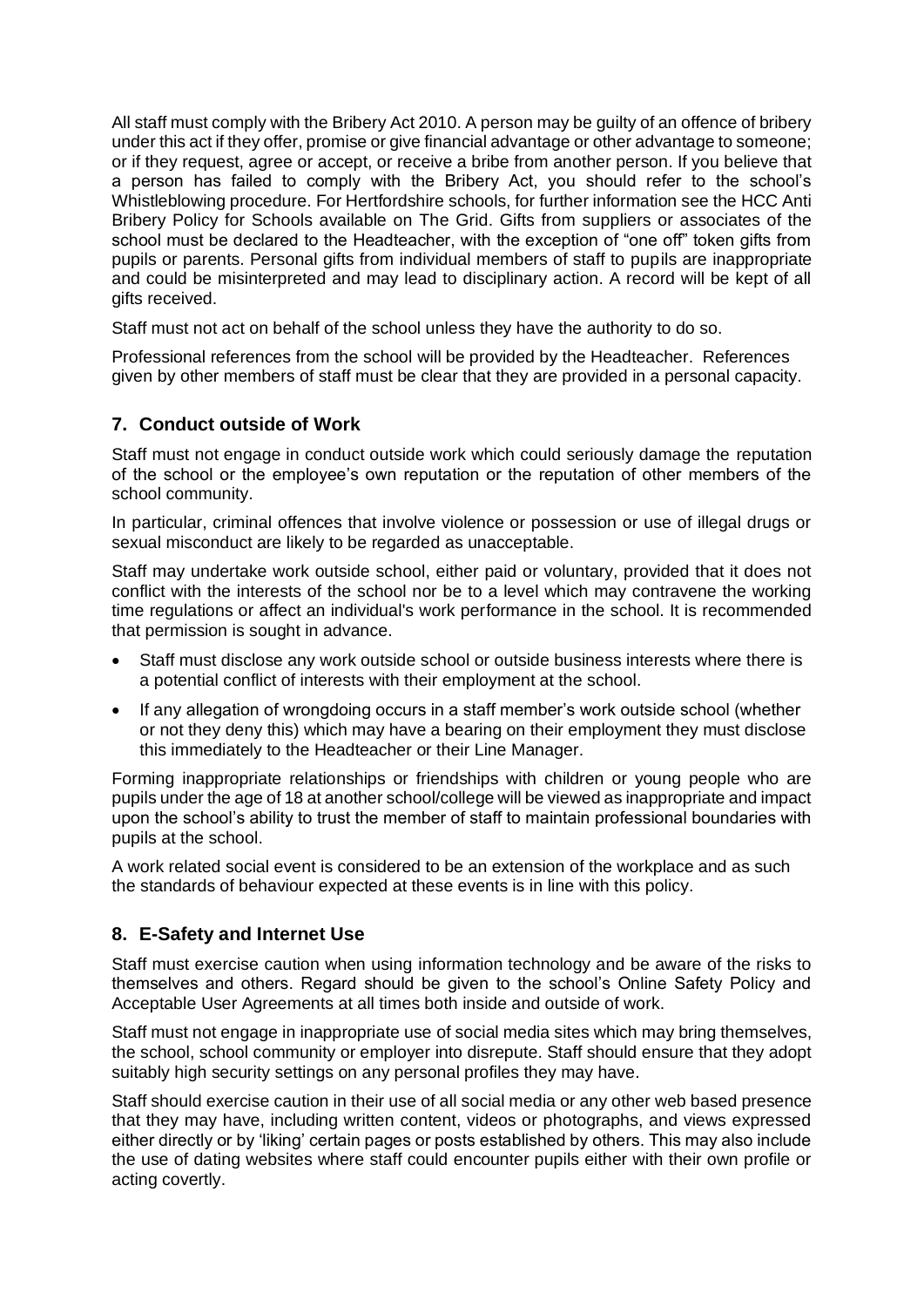#### **Contact with pupils should only made via the use of school email accounts or telephone equipment when appropriate and strictly for educational reasons.**

Photographs or video footage of pupils should only be taken using school equipment, for purposes authorised by the school. Any such use should always be transparent and only occur where parental consent has been given. The resultant files from such recording or taking of photographs must be stored in accordance with the school's procedures on school equipment.

## **9. Confidentiality**

Where staff have access to confidential information about pupils or their parents or carers, staff must not reveal such information except to those colleagues who have a professional role in relation to the pupil.

All staff are likely at some point to witness actions which need to be confidential. For example, where a pupil is bullied by another pupil (or by a member of staff), this needs to be reported and dealt with in accordance with the appropriate school procedure. It must not be discussed outside the school, including with the pupils parent or carer, nor with colleagues in the school except with a senior member of staff with the appropriate authority to deal with the matter.

However, staff have an obligation to share with their manager or the school's Designated Senior Person any information which gives rise to concern about the safety or welfare of a pupil. Staff must not promise a pupil that they will not act on information that they are told by the pupil.

Staff are not allowed to make any comment to the media about the school, its performance, governance, pupils or parents without written approval. Any media queries should be directed to the Headteacher.

#### **10.Dress and Appearance**

All staff must dress in a manner that is appropriate to their role and promote a professional image.

Staff should dress in a manner that is not offensive, revealing or sexually provocative.

Staff should dress in a manner that is absent from political or other contentious slogans.

#### **11.Compliance**

All staff must complete the form in appendix 2 to confirm they have read, understood and agreed to comply with the code of conduct. This form should then be signed and dated.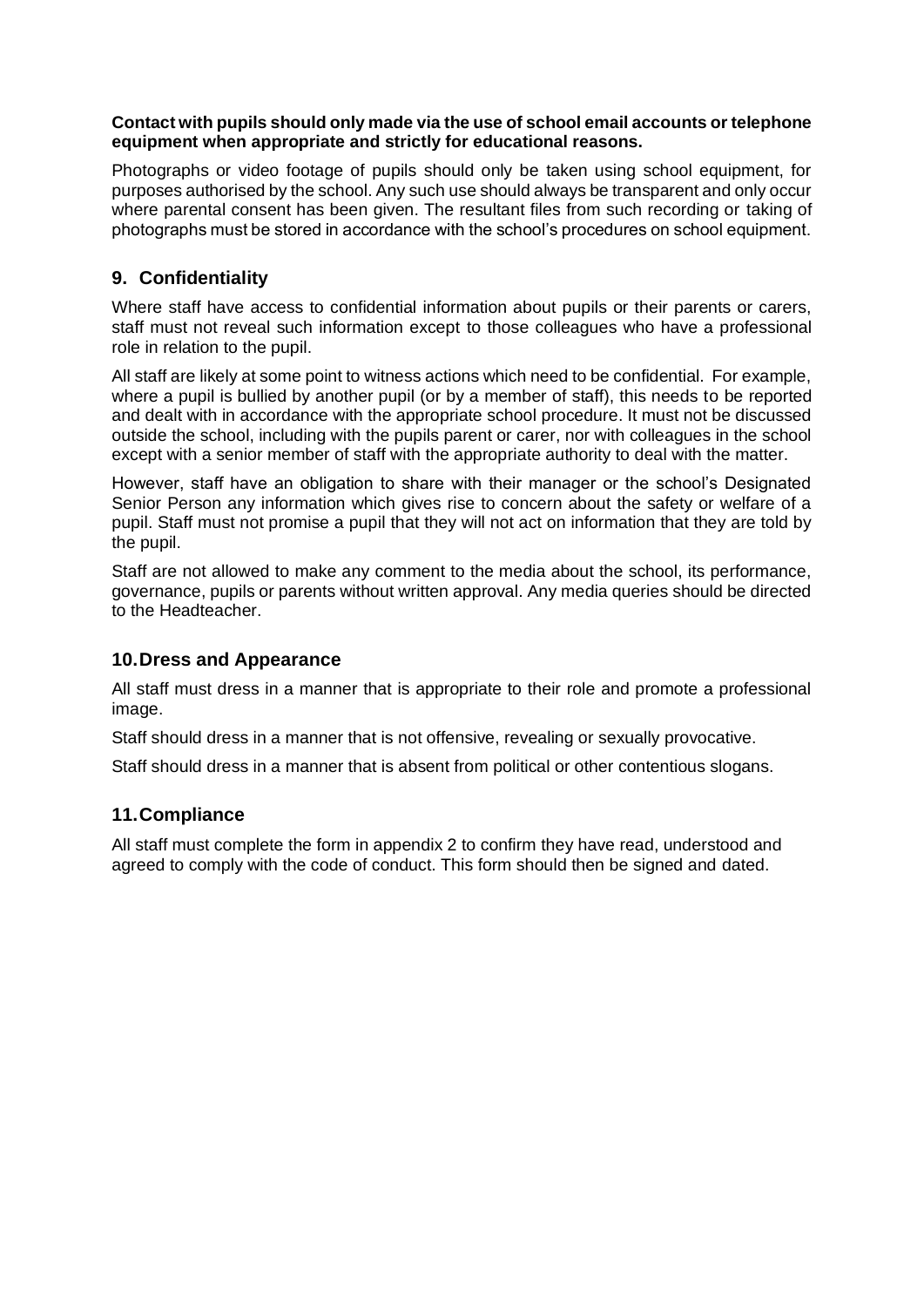#### **Professional responsibilities when using any form of ICT, including the Internet, in school and outside school**

Employees of the school have a duty to report and eSafety incident which may impact on you, your professionalism or the school.

For your own protection we advise that you:

- Ensure all electronic communication with pupils, parents, carers, staff and others is compatible with your professional role and in line with school policies;
- Do not talk about your professional role in any capacity when using social media;
- Do not put online any text, image, sound or video that could upset or offend any member of the whole school community or be incompatible with your professional role;
- Use school ICT systems and resources for all school business. This includes your school email address, school mobile phone and school camera;
- Do not disclose any passwords and ensure that personal data (such as data held on MIS software) is kept secure and used appropriately;
- Only take images of pupils and/or staff for professional purposes, in accordance with school policy and with the knowledge of the school's Leadership Team;
- Do not browse, download, upload or distribute any material that could be considered offensive, illegal or discriminatory;
- Ensure that your online activity, both in school and outside school, will not bring the school or professional role into disrepute;
- Check emails **daily as a minimum** (on working days) or every other day if one day is particularly busy.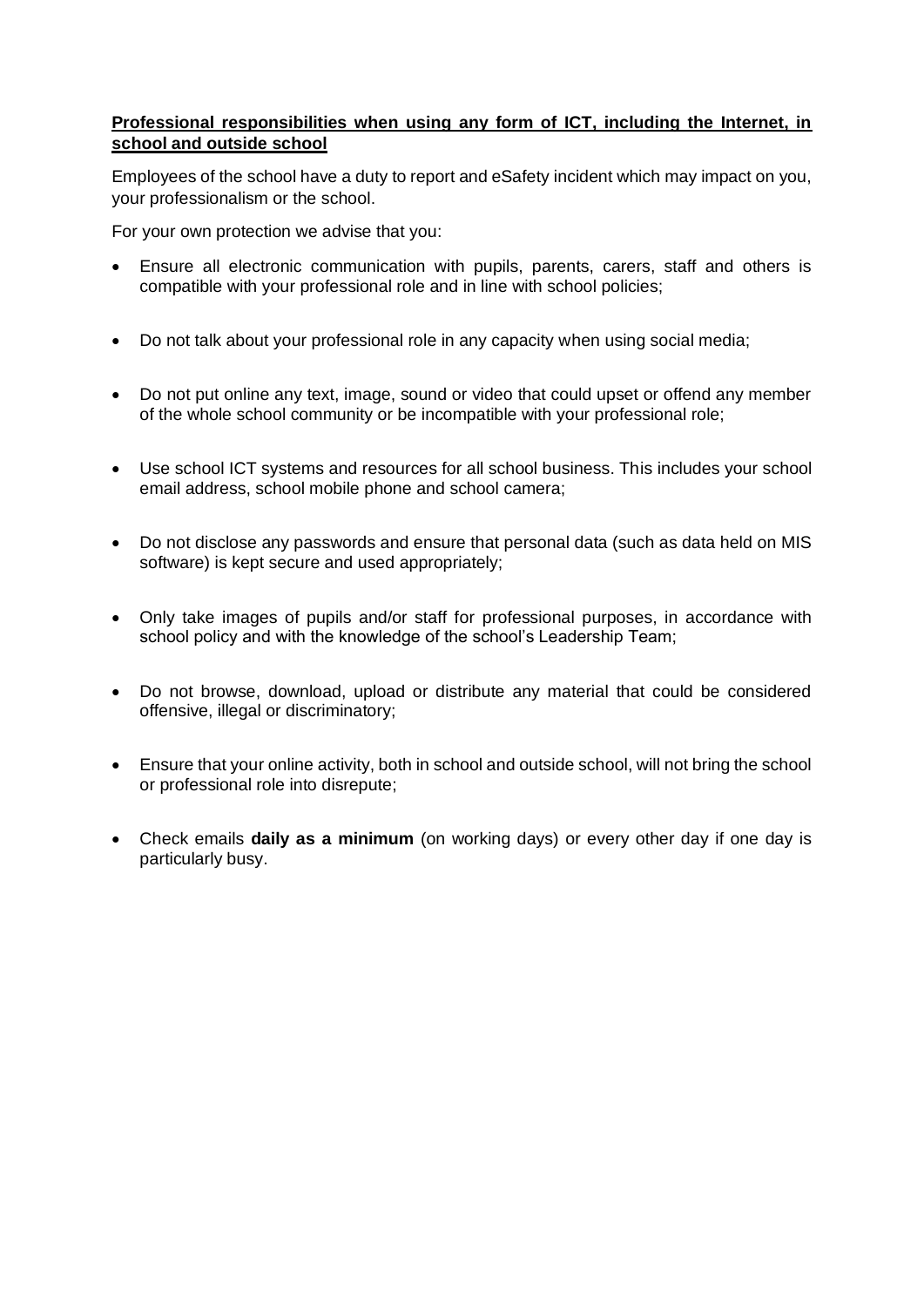## **Appendix 1**

### **Confirmation of compliance**

I hereby confirm that I have read, understood and agree to comply with the school's code of conduct.

Name ………………………………………….. Position/Post Held……………………………

Signed ………………………………………….. Date ………………………………

**Once completed, signed and dated, please return this form to your Line Manager**